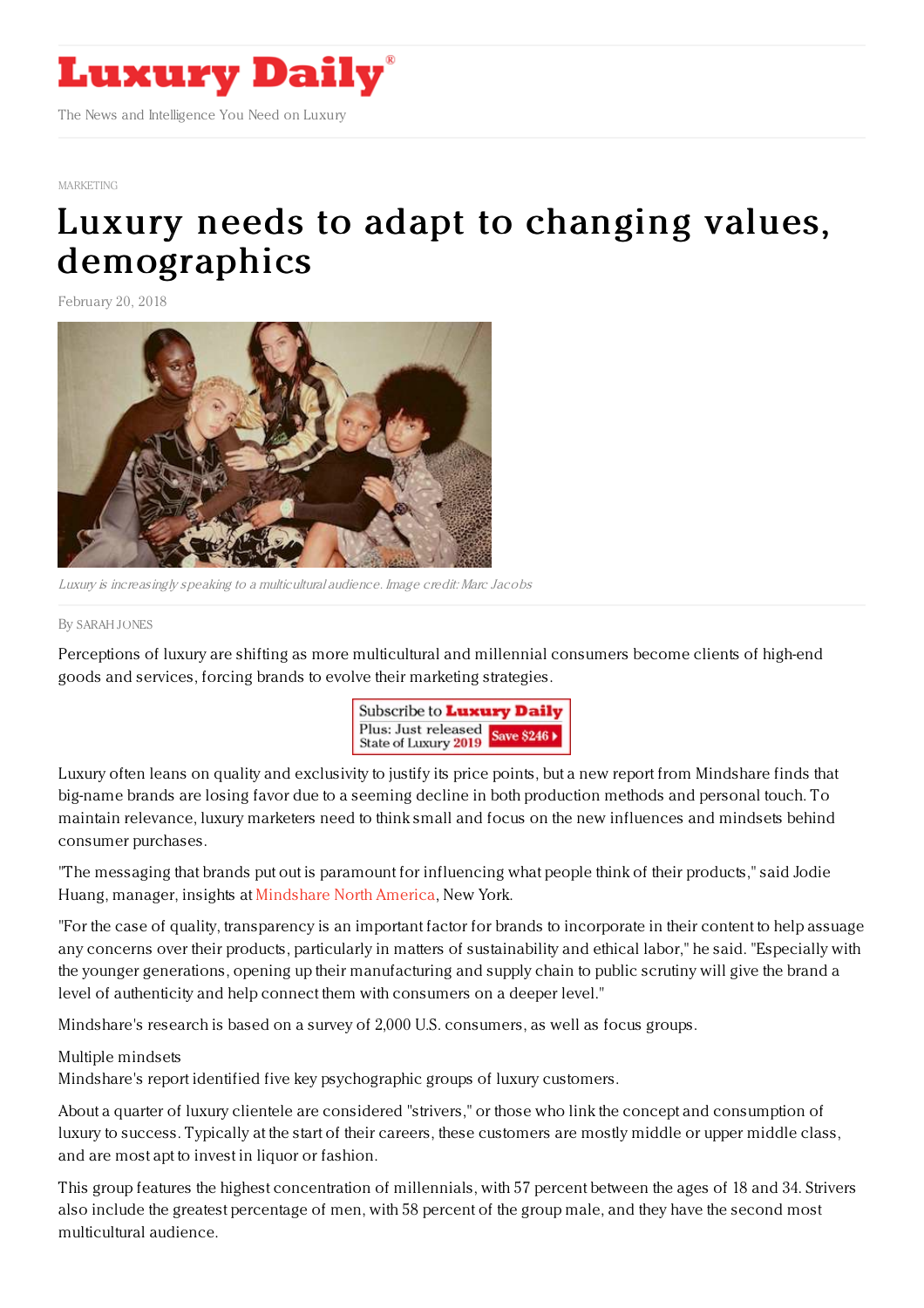Mindshare notes that these individuals are tuned into social media influencers and television, and suggests appealing to the idea that a brand is aspirational and difficult for the masses to attain.

Sixteen percent of those surveyed were identified as "trendsetters," due to their desire to be unique through luxury. These consumers are also highly multicultural, with four in 10 identifying as a race other than white, the most of any group.

Trendsetters are also most likely to be from the southern United States than any other group, and they skew millennial, with almost half from the generation.



Trendsetters look to influencers. Image credit: Fashion and Beauty Monitor

To reach trendsetters, Mindshare suggests putting a focus on influencer marketing and speaking to them early, allowing them to adopt a brand or style ahead of their peers.

The "aesthetes" are most interested in luxury for its design. Comprising 17 percent of respondents, these consumers are 62 percent female and are almost evenly divided between the age groups.

More than half of aesthetes have incomes of \$100,000 or more, and they are most apt to buy travel, automobiles and fashion.

These consumers consult brand Web sites and online reviews before buying, and Mindshare suggests that luxury brands highlight their design and craftsmanship in marketing. Partnerships with artists or other creatives can also win these customers.

About a quarter desire luxury because they want "only the best" quality and service. Skewing slightly older than the aesthetes, they have similar levels of affluence, with 28 percent making more than \$150,000. Like the aesthetes, they also go for travel and auto, and turn to search and online reviews to research.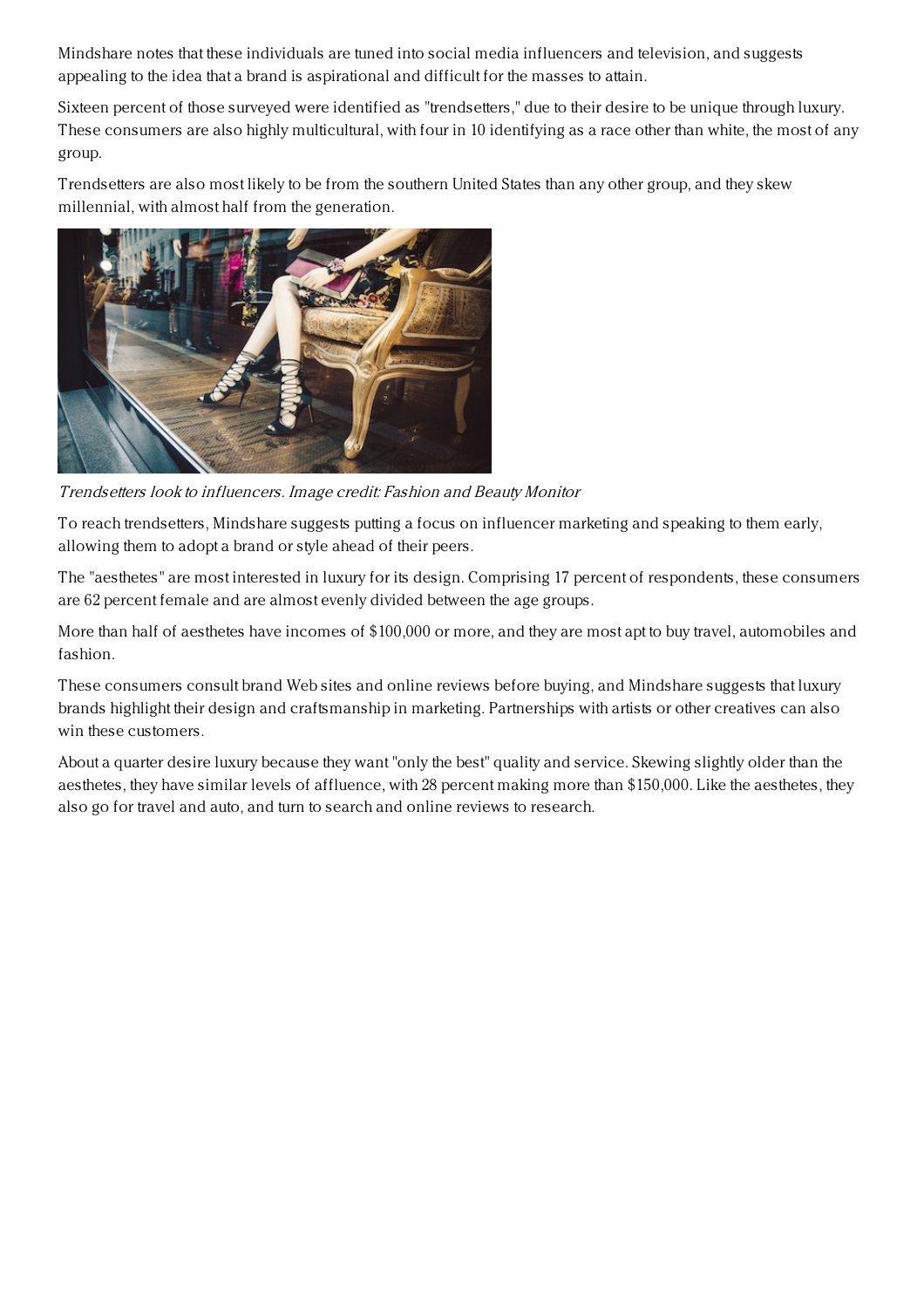

Only the best consumers are most apt to spend on travel. Image credit: Ralph Lauren

To reach those craving only the best, the report proposes highlighting a brand's leadership position or service experience.

Nineteen percent of the respondents are "comfort first" luxury shoppers. This group who see luxury as a way of life is most apt to be seniors, with 42 percent above 65.

Comfort first consumers are also more affluent than any other group, with 35 percent making more than \$150,000. Like the other more mature shoppers, they gravitate toward travel and auto.

For these customers, status or image is less important than comfort or ease.

While these represent the mindsets of today, luxury consumer psychographics are set to change as outside factors evolve.

"It's less so about graduating into a different segment, and more about evolving into a group that incorporates values from other segments," Mr. Huang said. "Many of the mindsets and values exhibited by each consumer group is ingrained in their personality and shaped by the values unique to their generation and society today.

"As people and society changes, so too will these groups," he said. "While some will retain some of their current attitudes, others will morph and change into new consumer audiences in the future and it's up to brands and marketers to align with these new groups through consistent research and insights gathering."

## Quality control

Luxury brands seem to have lost some of their luster, as 73 percent of consumers would buy premium goods instead of luxury if they perceived them to have the same level of quality. With 15 percent of customers doubting the quality or production value behind luxury goods, premium players are going to continue to be a significant threat.

Big brands in particular are falling out of favor, as 55 percent of millennials say they have lost their personal touch and more than half in the age group preferring lesser-known brands.

There is also a perception that luxury is more accessible, with 27 percent saying the definition of luxury is no longer tied to scarcity.

Mindshare also notes that while glamour or style were at the top of luxury customers' wish lists in the early aughts, today it is more about brands that show values such as kindness or trustworthiness.

Luxury brands must strive for a higher purpose in products, people and the environment, according to the managing partner of YouGov.